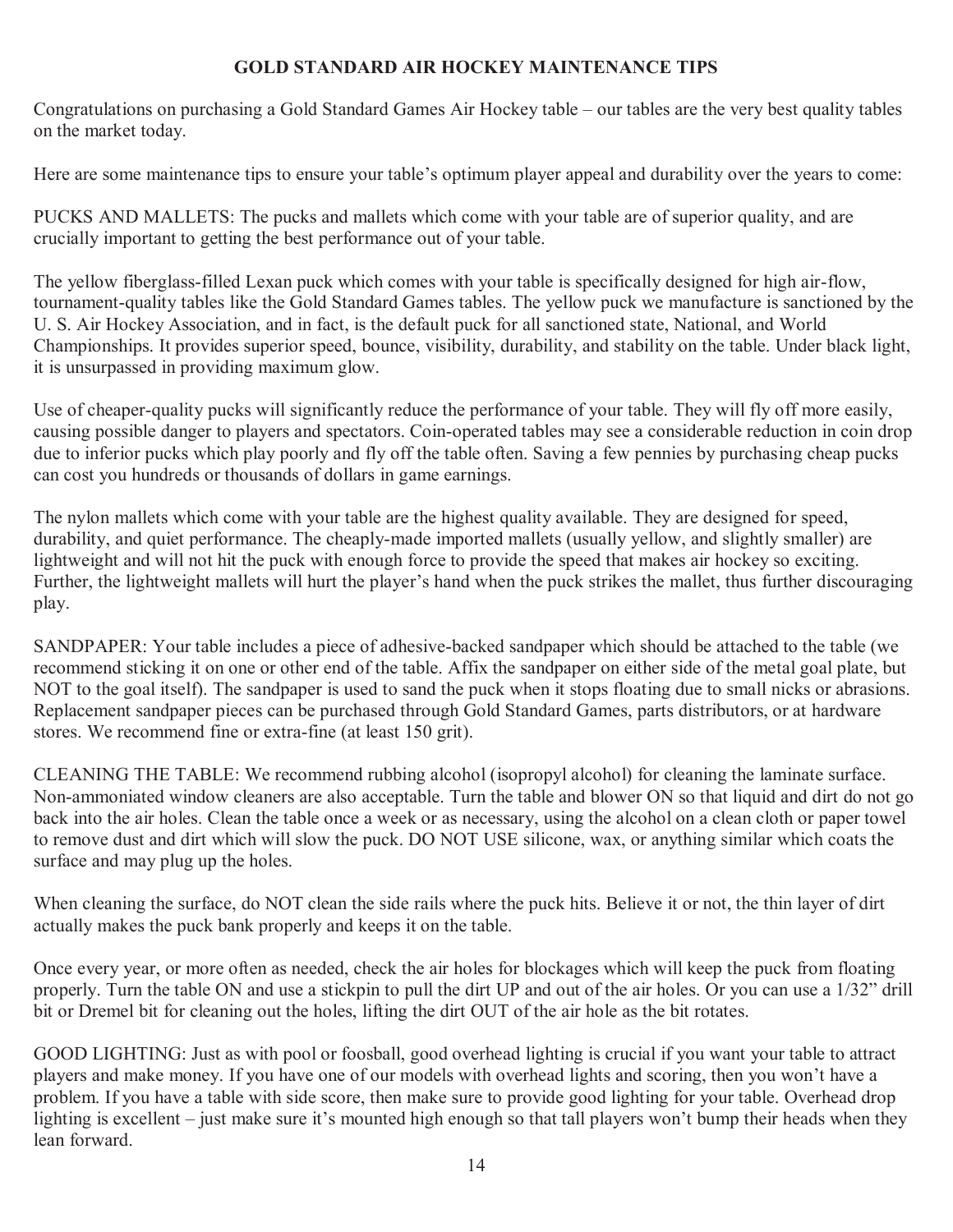NO DRINKS ON TABLE! – Large amounts of beer, soft drinks or other liquid can seep down the holes and into the wood, possibly warping the top. Any liquid spilled on the table should be wiped up immediately. Make sure to activate the table so the air is ON; this will push the liquid out of the air holes and channels and onto the surface, where it can be wiped up. We recommend that you prohibit drinks from being place on the table at any time.

SIDE SHIELDS: Protective side shields are available from Gold Standard Games and/or our distributors. These clear plastic shields not only help to keep the puck from coming off the table, they also discourage customers from placing drinks on the table.

TABLE SURFACE REPAIR: Our laminate surface is the most durable on the market, but it still may be susceptible to damage over the air channels. A hard, sharp object (bottle, glass, mallet) smashed onto the surface over the air channel may cause a dent. However, dents in the laminate surface are easily repaired. Use clear epoxy to fill a dent in the surface. Allow the epoxy to set up slightly so it won't run down into the air channel. If necessary, use putty underneath to keep the epoxy from running down. Fill to the surface level and allow to harden. Then use fine or extrafine sandpaper to sand the patched area so it is level with the surrounding surface. If you want, you can re-drill any air hole that had to be filled with epoxy.

For large dents or holes in the surface that go down into the air channel, insert a section of drinking straw into the air channel to keep the epoxy from blocking the entire channel.

ADJUSTABLE TIMER: Your table has an adjustable timer which will shut the game off after a certain time period even though neither player has scored 7 points. The timer is pre-set at the factory for 7 minutes. We recommend leaving it at this setting; the average game ends within 3 to 4 minutes, far short of the timer shut-off. Air hockey is a game to 7 points, not a time game, so players are not happy if the game shuts off quickly, before either player can win! To re-set the timer, or eliminate it entirely for tournament play, consult the Dip Switch Settings section of this manual.

CLEARING MATERIAL FROM THE GOAL: If it becomes necessary to remove material that has been pushed into the goal openings you can remove both the upper and lower puck housings or each one independently from each other. See the below photos.